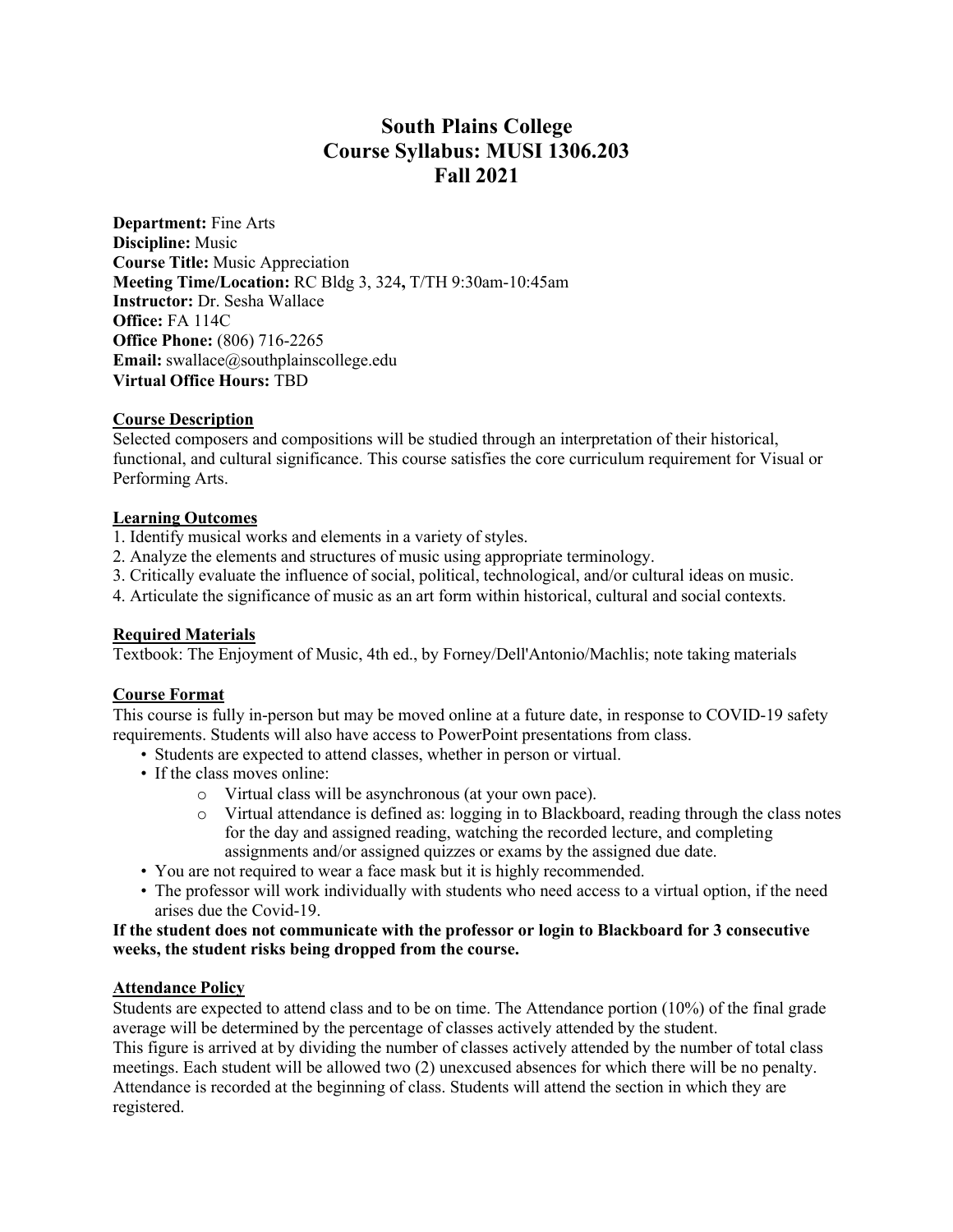**Tardiness:** Late students will be marked tardy. Three tardies will equal one unexcused absence. If the student is more than 15 minutes late to class, the student will be marked absent for the day.

**Excused Absences:** An excused absence is defined as an absence due to illness, an official trip or activity authorized by the college, or family emergency. The student must notify the instructor of the absence prior to the start of class and must provide documentation in the form of a doctor's note or release form from the college. In the case of illness, if no doctor's note is presented and the instructor is not notified before class, the absence will be unexcused.

## **\*Please see statement on Covid-19\***

If a student stops coming to class, the instructor will report it to the Office of Student Services as specified above. After 6 unexcused absences, the student risks being dropped from the class. It is the student's responsibility to drop the class if the need arises.

The student is responsible for obtaining any notes or assignments missed due to absence or tardiness from other classmates or from Blackboard, except in the case of an excused absence. Do not email the instructor asking what was missed in class. The instructor will not answer these emails.

## **Grading Policy**

# **Final Grade Calculation**

- Exams  $50\%$
- Unit Discussion Questions 20%
- Unit Assignments  $10\%$
- Concert Paper 10%
- Attendance 10%

## **Grading Scale**

 $90-100% = A$  $80-89\% = B$  $70-79\% = C$  $60-69\% = D$  $0-59\% = F$ 

## **Grade Book**

The course grade book is maintained at https://southplainscollege.blackboard.com/webapps/login/. Class assignments will also be posted to Blackboard. You are encouraged to log in regularly, to keep track of your personal records. If you have questions about using this website, please do not hesitate to ask the instructor. Tutoring is provided for this course. Please listen to announcements given in class regarding tutoring, and please do not hesitate to ask the instructor for further information.

# **Exams**

There will be five exams covering six historical periods.

- 1. Medieval: 400-1400/Renaissance: 1400-1600 (& Fundamental terms)
- 2. Baroque: 1600-1750
- 3. Classical: 1750-1825
- 4. Romantic: 1825-1900
- 5. Modern: 1900-Present (Exam 5 will include a comprehensive section.)
	- Each exam is worth 10% of the final grade average.
	- Exam materials will be drawn from class PowerPoints, text readings, unit assignments, and unit discussion questions.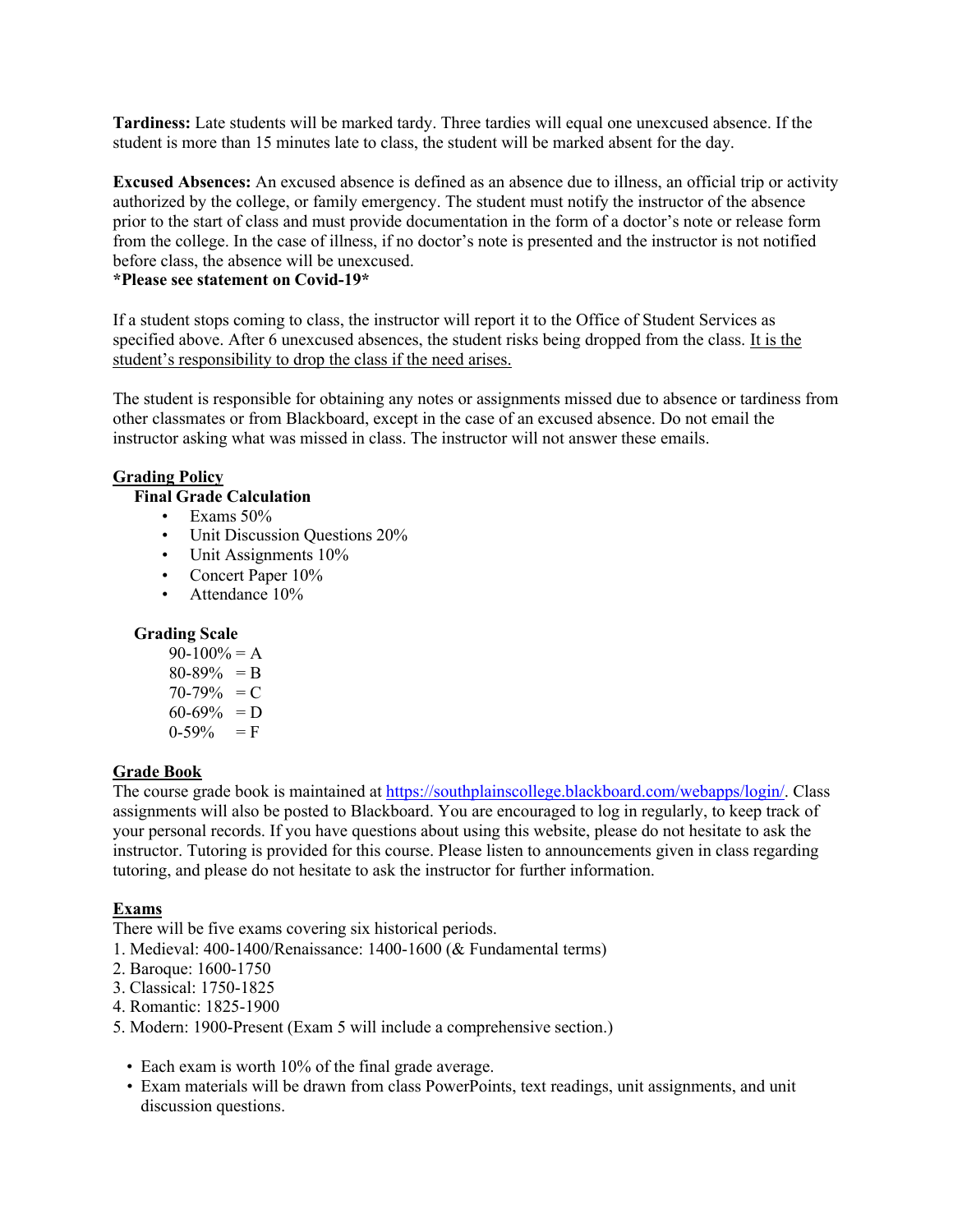# **Unit Discussions**

There will be a discussion question for each unit to be completed in Blackboard. Students must submit the completed discussion question before the unit deadline.

# **Unit Assignments**

There will be a Blackboard assignment for each unit. Students must submit the completed assignment before the unit deadline.

# **Concert Paper**

The student will **fully** attend one of the approved concerts listed and turn in a program and/or ticket stub along with a paper. The student will write a paper in which they discuss their reaction to the experience. The paper must follow these guidelines:

- 2 pages: typed, double spaced, Times New Roman 12pt font
- Must be chosen from one of the approved concerts listed on Blackboard.
- Must be submitted via Blackboard no later than the deadline stated in the course calendar. Late papers will not be accepted.
- Must answer each question or discuss each point outlined in the Concert Paper Instructions. Points will be deducted for unanswered questions or discussion topics that are not covered.
- **Projects which do not follow the above requirements will not receive credit.**

# **Class Deadlines**

- Exams, Unit Discussions, Unit Assignments, and the Concert Paper deadlines will be announced in the Course Calendar.
- Exams will be taken on Blackboard and **must** be completed during the announced exam time/date.
- Unit Discussions and Unit Assignments will be completed and submitted on Blackboard and must be completed by the assigned deadline.
- The Concert Paper will be submitted on Blackboard and must be completed by the assigned deadline.
- Failure to complete an exam during the announced exam time/date will result in a grade of zero for the exam.
- Failure to complete the Unit Discussions, Unit Assignments, and the Concert Paper by the assigned deadlines will result in a grade of zero for each.
- It is the student's responsibility to access a reliable computer and internet connection.
- **"Computer/Internet problems" will not be an acceptable excuse for failing to submit an exam prior to the deadline or for submitting an incomplete exam.**

## **Covid-19 Statement**

If you are experiencing any of the following symptoms, please do not attend class and either seek medical attention or get tested for COVID-19.

- Cough, shortness of breath, difficulty breathing
- Fever or chills
- Muscles or body aches
- Vomiting or diarrhea
- New loss of taste and smell

Please also notify DeEtte Edens, BSN, RN, Associate Director of Health & Wellness, at dedens@southplainscollege.edu or 806-716-2376.

# **Mask Policy**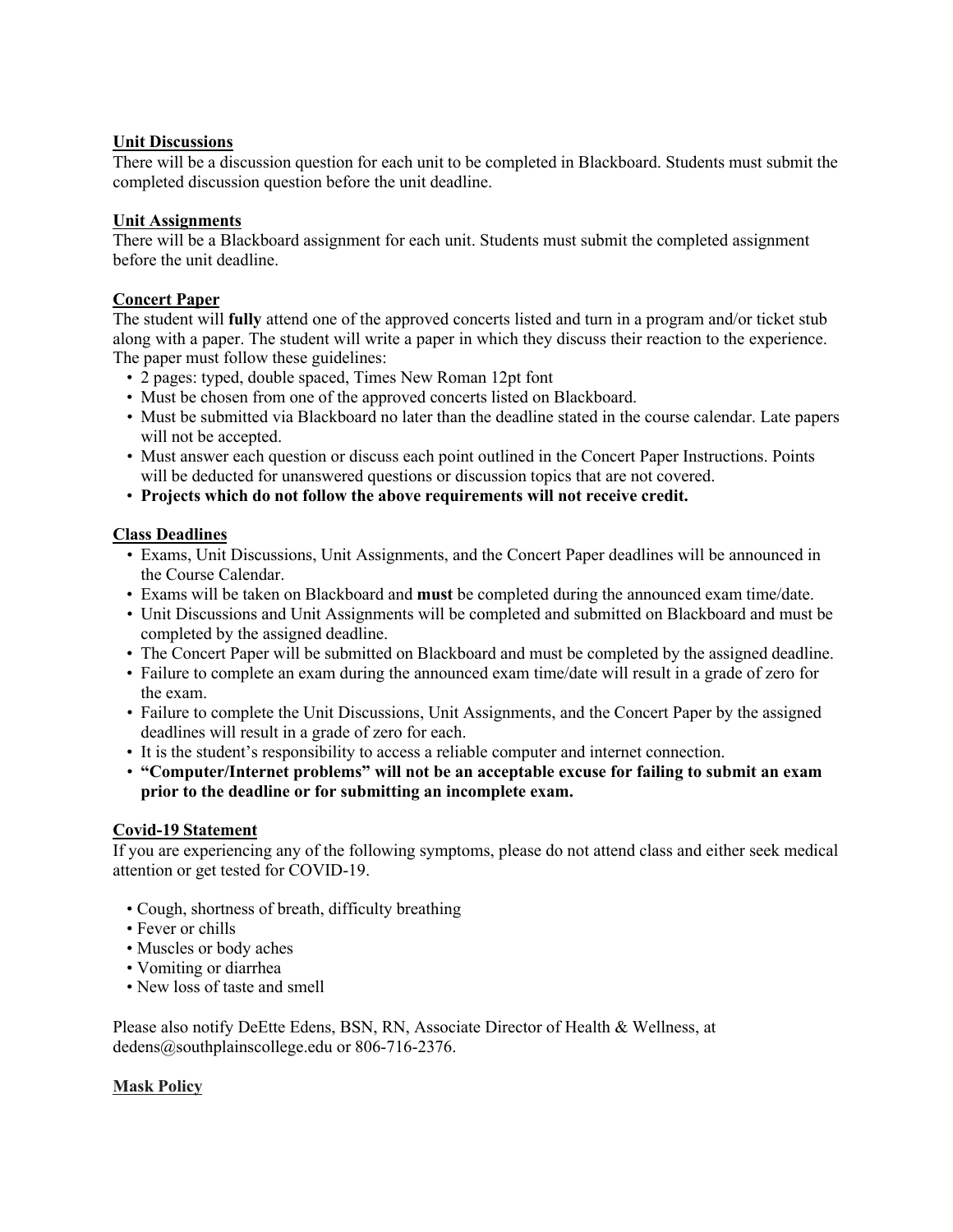Masks are not required on campus, however, if you attend face-to-face office hours or are in close proximity to the instructor, please wear a mask. Otherwise, we will communicate virtually or by phone.

# **Plagiarism and Cheating**

Students are expected to do their own work on all projects, quizzes, assignments, examinations, and papers. Failure to comply with this policy will result in an F for the assignment and can result in an F for the course if circumstances warrant.

Plagiarism violations include, but are not limited to, the following:

- Turning in a paper that has been purchased, borrowed, or downloaded from another student, an online term paper site, or a mail order term paper mill;
- Cutting and pasting together information from books, articles, other papers, or online sites without providing proper documentation;
- Using direct quotations (three or more words) from a source without showing them to be direct quotations and citing them; or
- Missing in-text citations.

Cheating violations include, but are not limited to, the following:

- Obtaining an examination by stealing or collusion;
- Discovering the content of an examination before it is given;
- Using an unauthorized source of information (notes, textbook, text messaging, internet, apps) during an examination, quiz, or homework assignment;
- Entering an office or building to obtain unfair advantage;
- Taking an examination for another;
- Altering grade records;
- Copying another's work during an examination or on a homework assignment;
- Rewriting another student's work in Peer Editing so that the writing is no longer the original student's;
- Taking pictures of a test, test answers, or someone else's paper.

## **Student Code of Conduct Policy**

Any successful learning experience requires mutual respect on the part of the student and the instructor. Neither instructor nor student should be subject to others' behavior that is rude, disruptive, intimidating, aggressive, or demeaning**.** Student conduct that disrupts the learning process or is deemed disrespectful or threatening shall not be tolerated and may lead to disciplinary action and/or removal from class.

## **Diversity Statement**

In this class, the teacher will establish and support an environment that values and nurtures individual and group differences and encourages engagement and interaction. Understanding and respecting multiple experiences and perspectives will serve to challenge and stimulate all of us to learn about others, about the larger world and about ourselves. By promoting diversity and intellectual exchange, we will not only mirror society as it is, but also model society as it should and can be.

## **Disability Statement**

Students with disabilities, including but not limited to physical, psychiatric, or learning disabilities, who wish to request accommodations in this class should notify the Disability Services Office early in the semester so that the appropriate arrangements may be made. In accordance with federal law, a student requesting accommodations must provide acceptable documentation of his/her disability to the Disability